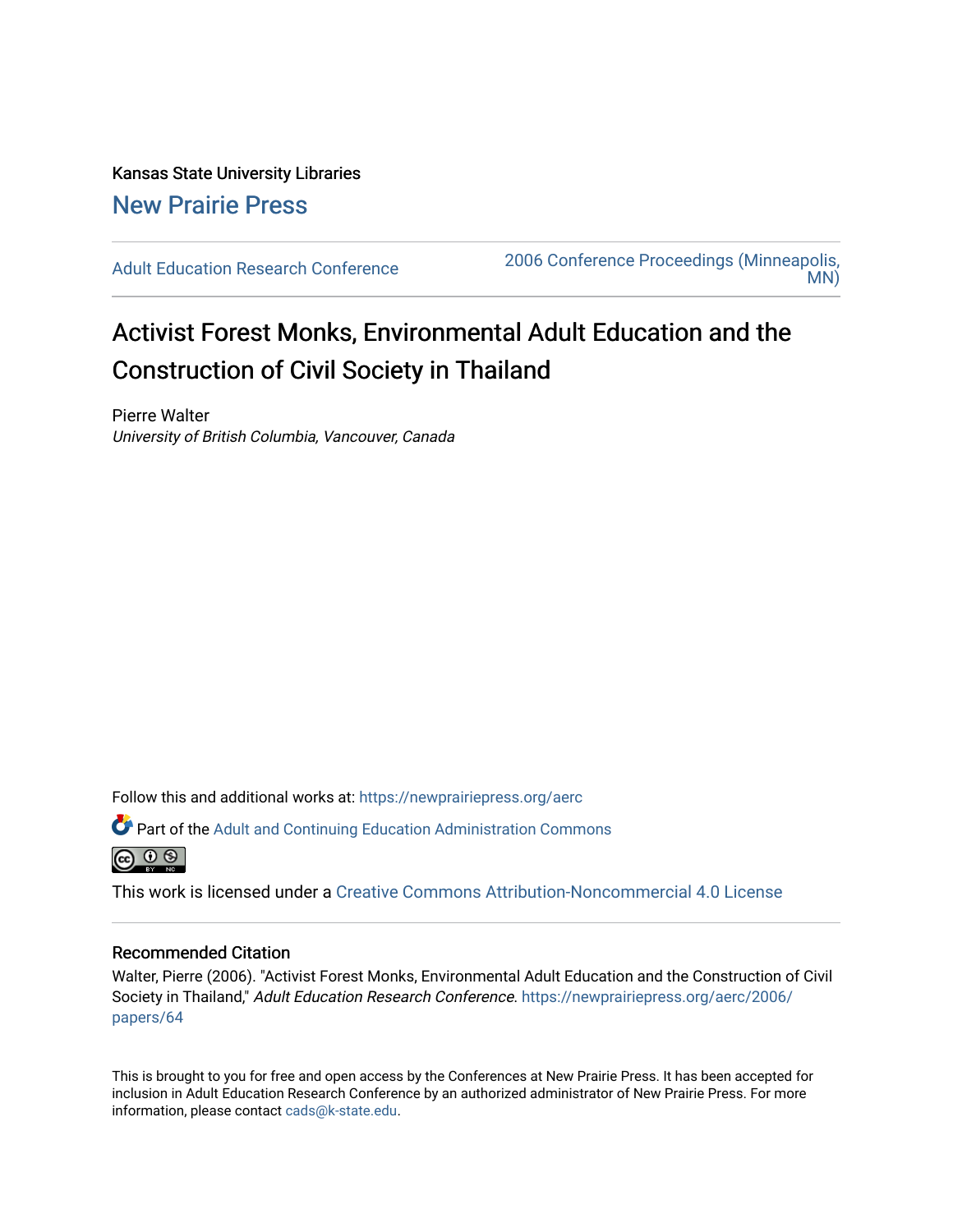# **Activist Forest Monks, Environmental Adult Education and the Construction of Civil Society in Thailand**

Pierre Walter University of British Columbia, Vancouver, Canada

## Keywords: Social movements, environmental adult education

**Abstract**: Situated at the intersection of adult learning in social movements, the construction of civil society, and environmental adult education, the grassroots movement of Buddhist "forest monks" in Thailand has much to teach us. This paper charts the movement's history, philosophy, and practice in the construction of Thai civil society.

# **New Social Movements, Adult Learning and Civil Society**

The most comprehensive recent consideration of the role of adult education in New Social Movements (NSM) is probably John Holst's (2002) *Social Movements, Civil Society and Radical Adult Education.* In the book, Holst makes a strong case for a critical Marxist analysis of NSM (the environmental, peace, feminist, and identity movements) and their role as agents of social change in the construction of civil society. Holst (2002, pp. 5-6), following Gramsci, argues for NSM and the learning activities within them as "educational work for politics," in the sense of building class solidarity for revolution, much in the tradition of labor unions and revolutionary workers' parties (Old Social Movements). He proposes that theorists of NSMs, as "radical pluralists" or "post-Marxists," have over-estimated the transformative potential of what are largely reformist middle-class (petit bourgeois) movements, "easily co-opted by capitalist democracy" (p. 8), and have under-estimated the potential for state repression of these movements: "For all their talk of NSMs coming to the 'defense of the lifeworld' and civil society, very little mention is made of the role of the state in repressing these efforts even when they are not interested in seizing state power" (Ibid. p. 55). As Holst (2002) argues (with finality), those who would draw on Gramsci's notions of counter-hegemony in the construction of civil society through NSM are rather wistfully misreading him:

Essentially, the distortions of Gramsci come largely from radical pluralists who hold positions in institutions of civil society—such as schools, universities, community-based organizations—who want to believe that their educational work creates organic intellectuals and reform-oriented organizing within social movements is counterhegemonic political work, faithful to Gramsci…[However,] Gramsci was not a radical pluralist. He was a communist who believed in the absolute necessity of a revolutionary vanguard of the working class…(which) must lead and direct the spontaneous actions of a broad spectrum of people from the oppressed classes toward an assault on the bourgeois state. (pp. 67-68).

As Holst sees it, following Gramsci (and Lenin), it is really only within a vanguard worker's party that radical adult learning takes place: organic intellectuals are "formed through the educational activities of working class parties…[and] meld with traditional intellectuals who have committed class suicide and work to form a proletarian outlook or consciousness based on the knowledge production of the working class within the perspective of a 'proletarian political science'''(pp.109-110). As such, for Holst, the party is the primary site of radical adult learning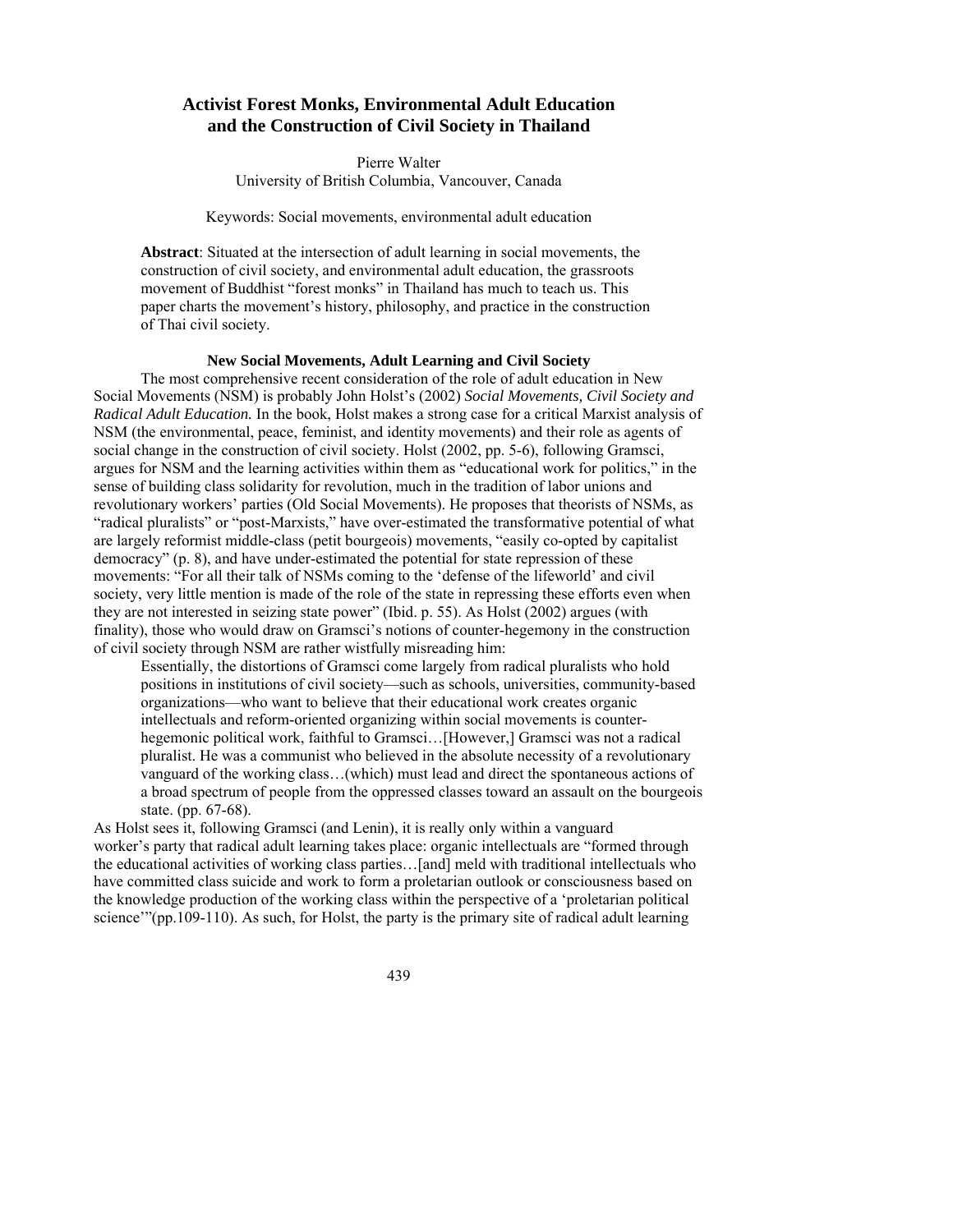and education, which are primarily ideological in nature. As he argues, working class adult educators and "traditional intellectuals" (who renounce their bourgeois roots) should above all act as educators for the development of a revolutionary proletarian consciousness.

Welton (1993), writing on the same topic, but from what Holst (2002) characterizes as a "radical pluralist" perspective (p. 98), by contrast, characterizes New Social Movements themselves as the primary learning site for radical adult education. Following Habermas, Welton (1993) sees the informal adult learning which takes place in NSM as "communicative learning processes" which counter the "colonization of the lifeworld" and the "brutalization of nature" by both the state and large corporations. In Welton's view, the primary importance of NSM is in the construction and democratization of an "exuberant" civil society outside both the state and the marketplace (a kind of Velvet Revolution extended globally). Within civil society, social learning processes will promote deliberative democracy, and it is the responsibility of adult educators to help bolster these processes. As Palacios (2004) notes, Welton, like Freire, emphasizes the importance of reflection and dialogue in creating a participatory democracy to rebuild civil society in NSMs which challenge the terms of engagement with the state, but do not primarily work to overthrow it.

For Welton (2001) and other radical pluralists, New Social Movements are creative and democratizing public spaces. In the context of a neo-conservative onslaught on the welfare state, the adult learning which takes place within New Social Movements is all the more important in the defense and expansion of civil society (Welton, 1997). In particular, Welton (2002) suggests that it "is time to bring listening out of the theoretical basement" (p. 197) as a pedagogical practice in the maintenance and construction of democratic society. Adult education must create the infrastructure for creative, "communicative interaction" in the public sphere. This "political listening" will begin to build solidarity across differences among civil society actors (e.g. environmentalists and loggers; pro-abortion and "pro-life" advocates) and promote communicative action to bolster civil society (Welton, 2001, 2002). In Habermasian terms, Welton (2001) sees communicative action as fostering rebellions "from the lifeworld against system intrusion" (e.g. massive labor demonstrations in support of school teachers by-passed by state appropriation of curriculum design, the anti-apartheid movement). When social movements and activists encounter repression from the state, Welton (2002) tells us rather prophetically, that this experience will serve as "a symbol of the irrepressible spirit of resistance in the meanest of circumstances. The human spirit will triumph in the end" (p. 27). In short, where Holst would argue for socialist revolution, Welton (2002) embraces a faith in humanism and "postcommunist" spirituality and morality:

it is not a question of setting civil society against the economy (or state) as it is a matter of locating critical resources and collective capacity to actually challenge the economic structures of domination. The Marxist critics of civil society fall back on a largely rhetorical position, parading outmoded notions of revolution at the point of production. No matter this revolution has never occurred. In our spiritually and morally postcommunist world, we must gamble on lifeworld resources and the communicative power of a dynamic, intellectually alert citizenry. (p. 29)

## **Environmental Adult Education and New Social Movements**

In recent scholarship in the field, Environmental Adult Education has been positioned as part of a global new social movement for human rights and social justice (Clover, 2002, 2003; Hill, 2003). Echoes of both Marxist and radical pluralist thought can be found in the discourse of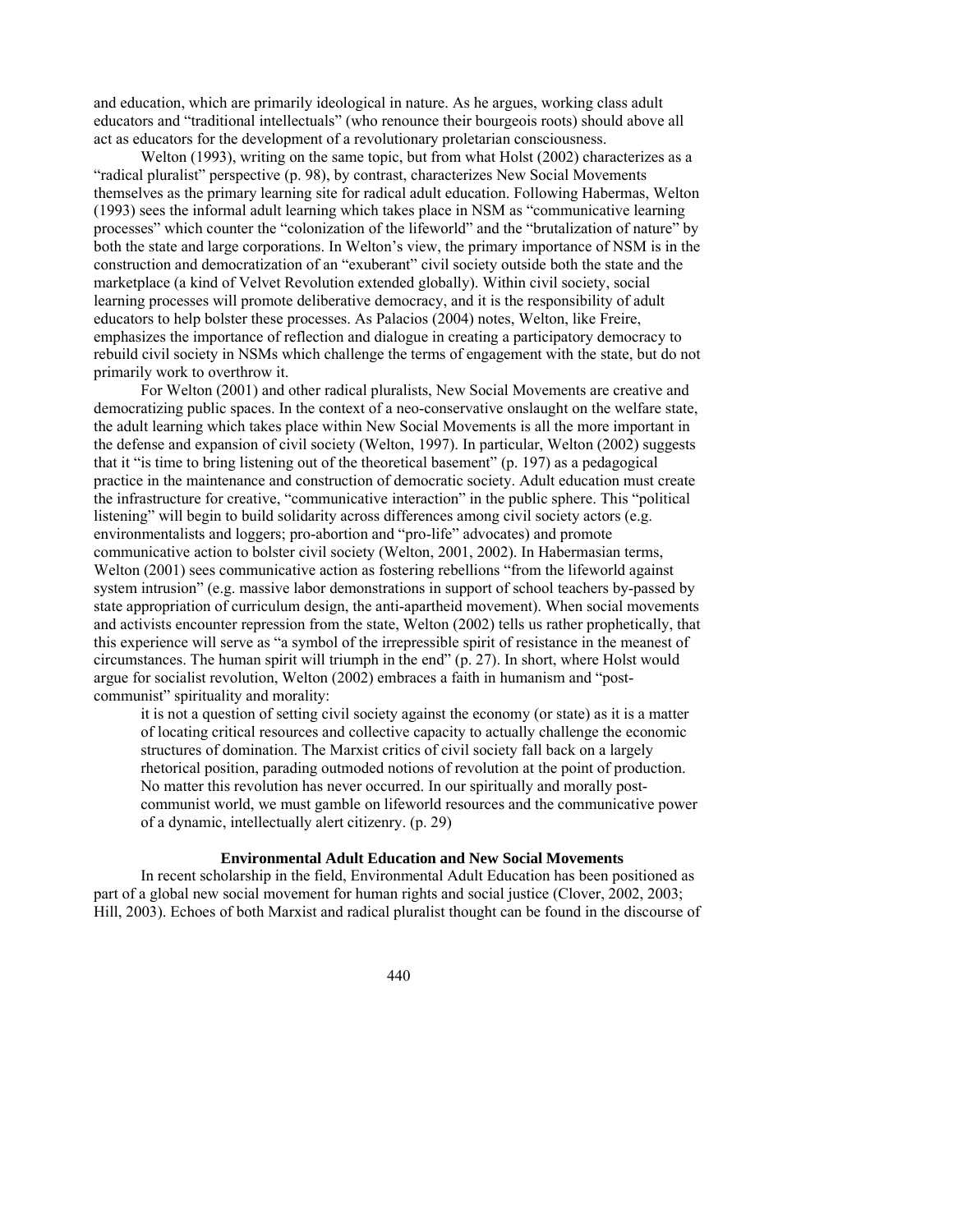environmental adult education as an environmental justice (EJ) movement. It is connected not only to the oppression of poor people and the working class, but also oppressions along lines of race, ethnicity and gender. As Clover (2003) tell us, the "ideological underpinnings of globalization of increased competition, production, marketing privatization, and deregulation all in the single-minded pursuit of wealth—have created massive ecological imbalances of unprecedented proportion," (p. 6) where women, indigenous peoples, poor people, people of color and the working class have disproportionately born the brunt of environmental costs of globalization. Like Holst (2002), environmental adult education as a social justice movement starts with a Marxist critique of global capitalism, but also recognizes racism, sexism and other interlocking oppressions, and thus works to build alliances across a broad base of Old and New social movements. These include "community-based Green political parties, labor and trade unions... farmers' associations, agriculture and food cooperatives... guilds... socially active religious and spiritual movement(s).." (Hill, 2003, pp. 30).

The environmental justice movement also shares in the radical pluralist tradition. Like Welton, Hill (2003) believes in the power of NGOs to strengthen democratic civil society: "Education for ecological democracy must begin with the growth and empowerment of community-based organizations that are at the heart of civil society" (p. 31). Echoing both Welton and Holst, Clover (2002) recognizes the repressive power of the state: "environmental problems are political…Although hundreds of people attempt to take action everyday, there are powerful and even brutal countervailing forces which can easily bring about defeat and instill fear, apathy and the sense that nothing can be done" (pp.321-322). However, while Holst would call for the development of working class consciousness and revolution, and Welton for communicative action, Clover (2002) draws on Paulo Freire and proposes the need for "educative-activism;" that is, for *concientización* as the basis of environmental adult education, "building upon people's existing knowledge to create new knowledge, working with fear, apathy, and old habits through a framework of social-environmental critique and educativeactivism" (p. 322). As an example of the sort of "educative-activism" envisioned by Clover, Dip Kapoor (2004, 2003), in his work with the Kondh Adivasi environmental movement in Orissa, India, shows how a local environmental movement among indigenous people has laid the groundwork for wider popular opposition challenging both state and corporate hegemony. Following Gramsci, Kapoor (2003) argues:

In terms of a politics of radical democracy, such movements need to find ways of globalizing these disruptions by forming a historic bloc of social movement in order to expand the impact of localized resistances with the view to protect the environment and the Adivasi. [Environmental Popular Education] can help to build this counterhegemonic challenge to global capital and state-led destructive development... (p. 55)

# **Activist Forest Monks in Thailand**

In the tradition of the Adivasi environmental movement studied by Kapoor, the Chipko movement of courageous tree hugging women, tree squatting Earth First activists in the Pacific Northwest and other grassroots environmental movements, activist Buddhist monks in rural Thailand have, since the late 1980s, led a popular movement to protect local forest, water and land resources while at the same time challenging the dominant state and corporate "economist" development paradigms and practices. Most famously, these "development monks" (*phra nak phathanaa*) and "ecology monks" (*phra nak anuraksaa*) have led local villagers and NGO activists in the symbolic ordaining of large trees and forests (*buat paa*) in the hopes that this will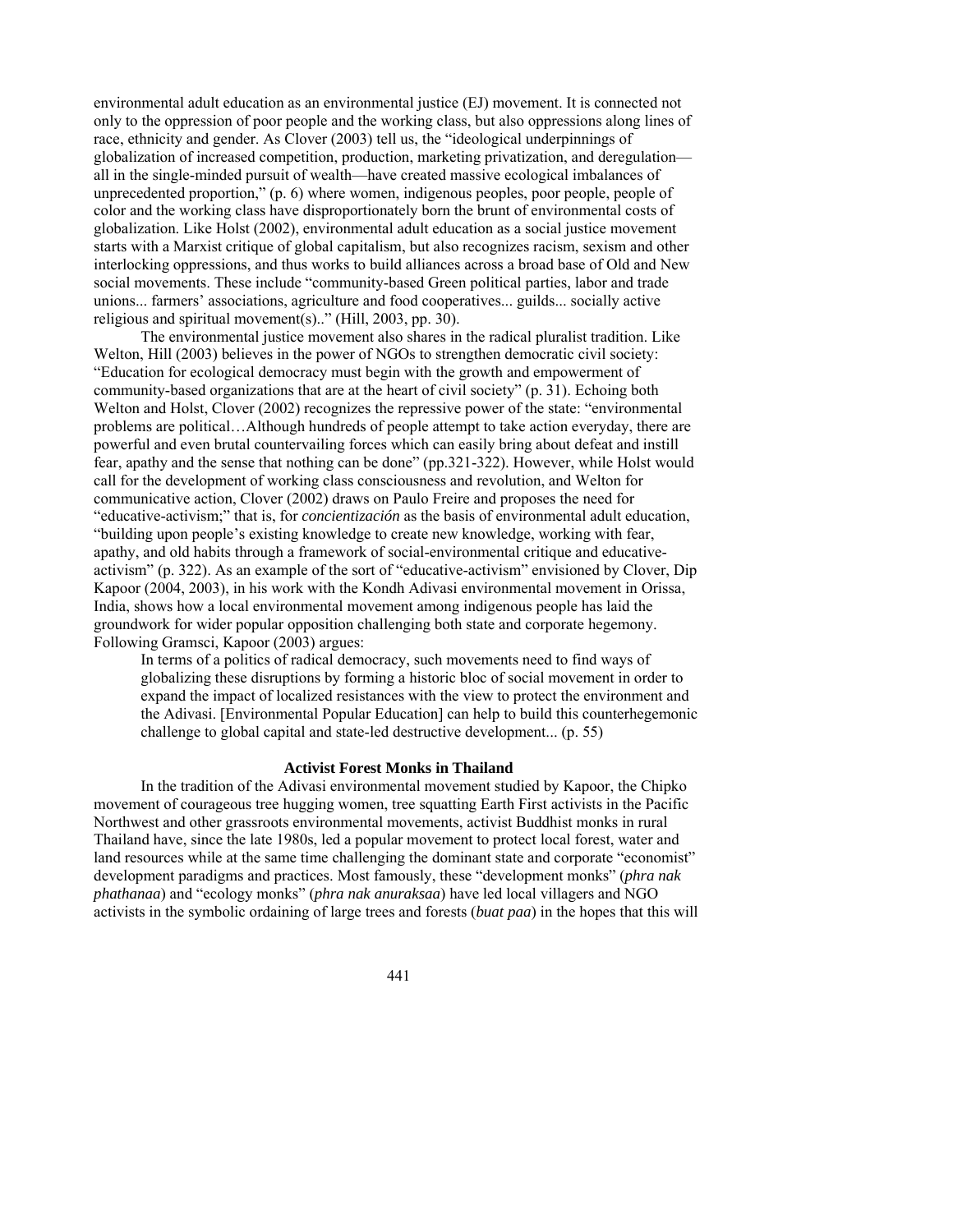not only protect forests from logging, but will also teach people the value of conserving forest resources, and the relevance of Buddhist doctrine (*dhamma*) in understanding and questioning the negative environmental impacts of rapid economic growth.

In their interpretation of Buddhist *dhamma*, activist monks have helped lead a popular rural movement to temper the deleterious effects of deforestation, Green Revolution cash cropping, the pollution of local waters, rampant consumerism and other destructive practices embodied in the path of economic growth and modernization embraced by the nation's development planners and business elite. Drawing on notions of "grassroots socialism" (*sangkhom niyom*) in Buddhist teachings, activist monks such as Phra Prajak (an early leader in the movement) have relied on three Buddhist principles to inform their teachings: (a) the interdependence of society, culture and nature; (b) restraint (from greed), social equity and generosity; and (c) loving-kindness and respect for the community (Taylor 1993a). As a second activist monk, Phra Kamkian, has put it: "Nature is our greatest teacher. Apart from the wood's mind-soothing peace, you can get answers to life's problems by carefully observing nature, the inter-relatedness of all things, harmony and balance. Nature teaches us the value of simplicity as well as the essence of life" (cited in Sanitsuda, 1991, p. 69). However, as Phra Kamkian also understands, villagers preoccupied with immediate concerns of poverty, indebtedness and hunger are little able to appreciate Buddhist ecology, free themselves from desire or practice Buddhist meditation. Thus he, like many other such monks, has devoted himself to developing local selfsufficiency in agriculture, moving villagers in thought and practice away from a "greed-based" cash-cropping economy destructive of local land and forest. To this end, he has created a model organic farm in his local community, and has helped organize cooperative rice and buffalo banks, while at the same time teaching the value of forests and ecology within Buddhist thought.

For business and government interests involved in land speculation and illegal logging, or more mildly in the promotion of unpopular reforestation projects, or the simple steadfast promotion of a development model predicated on agribusiness, consumerism and export-oriented industrial growth (Bello et. al. 1998), activist forest monks and the NGO and popular movement which supports them represent a powerful grassroots challenge to established authority. By contrast, for local people struggling to make a living, these same monks represent the logical extension of the role Buddhist monks have long occupied at the center of village life, education, culture, ritual, medicine, and conflict resolution. The tree ordination ceremonies conducted by Phra Prajak and other ecology monks also resonate with Thai villagers' beliefs about the sanctity of certain large trees; notably, the Bodhi tree under which the Buddha attained enlightenment and other exceptionally large trees in which local spirit lords are said to reside (Isager and Ivarsson, 2002). Beyond the ordination of individual trees, ecology monks have also ritually extended a kind of symbolic fence around entire community forests to protect them from logging by outsiders, and have led "sanctified" tree planting ceremonies as well, thus protecting them from being cut in the future. In addition, by recruiting and sending out teams of such monks to create "forest monasteries" (*wat paa*) in areas under threat, they have called on a tradition of forest monks going off into the deep forest to meditate in nature (Sanitsuda, 1991).

However, in promoting an activist interpretation of Buddhism and community development, forest monks have also met resistance from the state Buddhist hierarchy (the *Sanga*), from developers and the government, and have been chastised for their "political" work by those who believe their role should be strictly confined to the spiritual realm (Darlington, 1998). At times, powerful business and government interests feeling threatened by activist monks have cracked down on them, sometimes violently. In 1991, for example, Phra Prajak was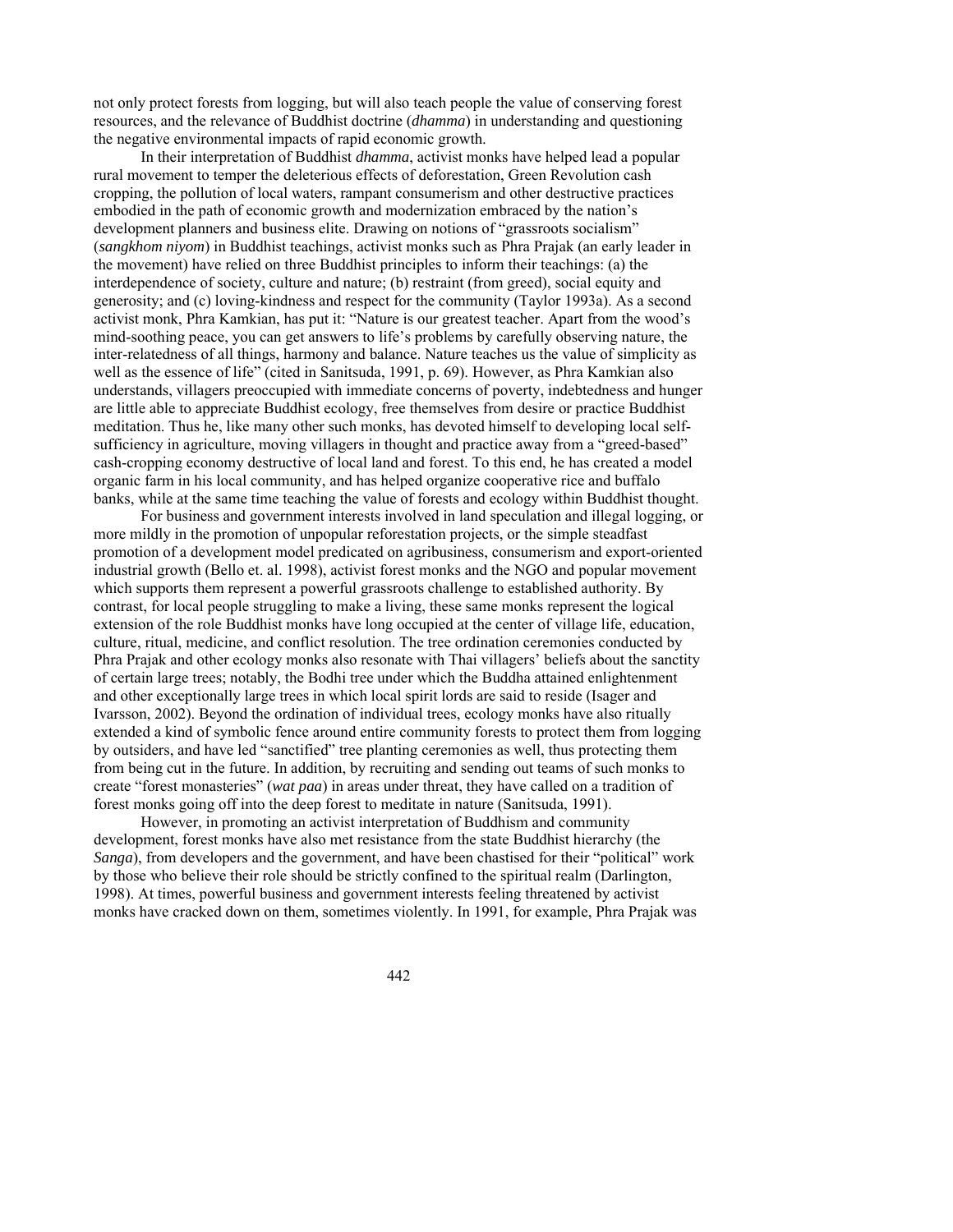thrown into jail for his environmental activism, marking the first time a robed Buddhist monk had been imprisoned in Thailand (Tavivat, 1998). Initially, he led villagers to oppose an eviction and relocation plan in which a monoculture eucalyptus plantation was to be established on village lands for pulp and paper production. He was then accused of being a "Russian monk" and a "communist monk" and faced intimidation and harassment by local thugs (*nakleng*) and the military (Taylor, 1993a), echoing an earlier history of state repression of local and student activists in the 1970s. More recently, the murder of another activist monk, Phra Sopoj Suwajano on June 17, 2005, after he exposed a local land-poaching scheme, has been cited as an example of a growing and deadly backlash against environmental and human rights activists as a whole (Asian Human Rights Commission, 2005). A total of 18 environmentalist "human rights defenders" have been killed under the current *Thai Rak Thai* regime of Prime Minister Thaksin Shinawatra since January of 2001 (Haberkorn, 2005), bringing into question the Thai state's ability to protect its citizens from extrajudicial, summary, or arbitrary killings, and thus calling on us all as "activist outsiders" to express our concern (see first Reference listed below).

#### **Conclusions**

In brief, the forest monk movement can be seen as a new social movement with sparse ties to both the urban Thai middle class and the emerging industrial proletariat. Rather, it is a village-based popular movement led by dissident Buddhist leaders who propose and themselves live out a local alternative to both global corporate and state paradigms of development and livelihood. In this sense, it is a counter-hegemonic movement which supports the development of civil society, but is not a revolutionary workers' movement or Old Social Movement in the sense proposed by Holst (1992). Brutal repression is, however, at best ignored, if not sanctioned by an authoritarian Thai state. Forest monks and their followers have long existed outside the official Buddhist hierarchy of the nation, but as the forests have rapidly disappeared around them, some have turned activist. In many ways, they embody a "revolutionary Buddhist consciousness" based on shared material concerns over deforestation, destruction of livelihood and the rampant ideology of global corporate consumerism. This is a somewhat more radical version of the "engaged Buddhism" promoted most famously by Ajarn Sulak Sivaraksa (1988) as a Thai alternative to imported Western notions of economic growth and development.

As an environmental adult education justice movement (Hill, 2003), the Thai movement does serve to counter state and corporate "colonization of the lifeworld" and "brutalization of nature," and does function to create democratic civil society, as Welton (1993) proposes. However, it also challenges the power of local business people, logging companies and their political supporters. Its survival is thus not just a question of "political listening" or "gambling" on the "lifeworld resources and the communicative power of a dynamic, intellectually alert citizenry." Gambling, as Holst intimates, is in many ways a middle class privilege enjoyed by those of us who live in the lifeworlds of "deliberative democracies" such as Canada or the U.S.. While we are contemplating the deliberative construction of civil society through NSMs, and the role of adult learning and education within these, our compatriots in countries such as Thailand or India are faced with violence, repression and even death. As Kapoor (2004) argues, the support of outside activists is crucial to these local movements and the need to build global civil society coalitions now stronger than ever.

#### **References**

Asian Human Rights Commission. (2005). *Murder of Thai monk following an environmental land dispute with local influential business figures*. Retrieved Jan.30, 2006 from